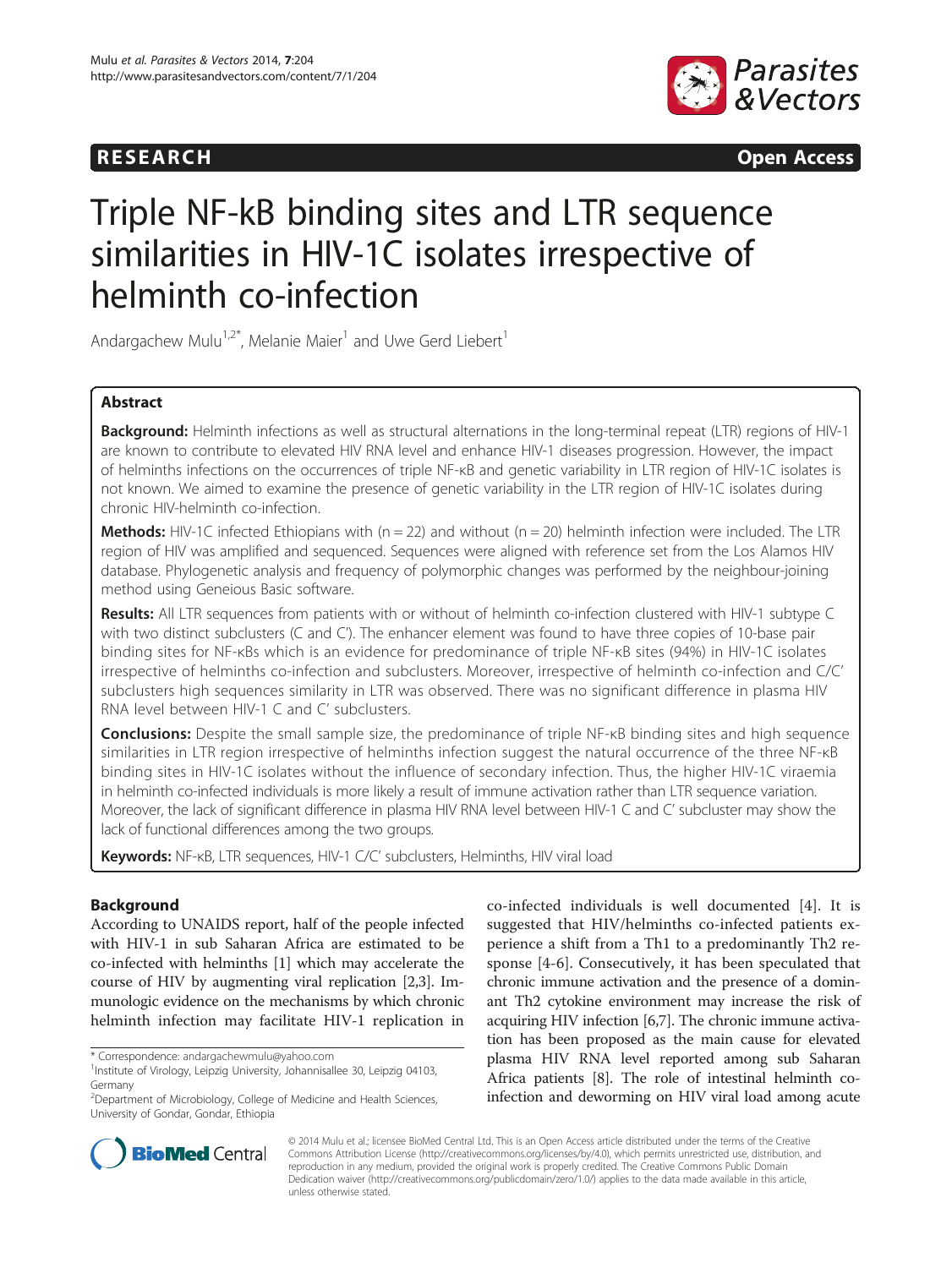<span id="page-1-0"></span>sero-converters is controversial [\[9-12](#page-5-0)]. During chronic HIV-1 infection there is a sustained and dramatic immune activation characterized by elevated plasma levels of TNFalpha, IL-1, and IL-6, which is directly correlated with plasma HIV RNA levels [\[13](#page-5-0)]. We have recently observed higher HIV-1C viraemia in chronically helminthic coinfected patients, which was significantly reduced after 12 weeks of deworming [[14\]](#page-5-0).

Indeed, viral factors and their interaction with host factors also indicate the risk of HIV disease progression, elevated plasma HIV RNA level, and higher HIV transmission rate reported among sub Saharan African patients [[13,15](#page-5-0)]. For example, HIV-1 long-terminal repeat (LTR) is known to regulate viral gene expression by interacting with multiple viral and host factors. Reports on the contribution of structural alterations in the LTR region to disease progression and higher HIV transmission rate are controversial. Intracellular parasitic infection like Leishmania was found to be a potential activator for HIV replication and potent inducer of LTR transcription and viral replication in vitro. Moreover, the transcription factor NF-κB in the enhancer region of the LTR is activated through infection with viral and other pathogens independently [\[16\]](#page-5-0). Activation of HIV-1 LTR transcription in host cells through complex biochemical pathways involving the participation of transcriptional factor NF-κB has been observed during leishmania parasite co-infection in vitro [[16](#page-5-0)]. The sequence of the enhancer element varies among HIV-1 subtypes [\[17\]](#page-5-0). Triple NF-κB sequences have been described in most HIV-1C isolates [\[18-20\]](#page-5-0) and believed to influence the viral fitness and higher replication and transmission. However, the relationship between the occurrences of triple NF-κB in most HIV-1C isolates and helminths co-infection is not known. During chronic HIV-1 infection with helminth co-infection, the ensuing immunological imbalance could conceivably lead to increased expression of co-receptor and transcriptional factors resulting in higher HIV RNA level and faster disease progression which may in turn result in active up-regulation of HIV LTR. Such functional shifts could be a result of structural alteration on the transcriptional factor NF-κB. We hypothesise that the higher HIV RNA level in helminths co-infected patients may also be associated with sequence alterations in LTR region [\[14\]](#page-5-0). Thus, the aim of the current study was to examine the impact of helminths on genetic variability on LTR region of HIV-1 during chronic HIV-helminth co-infection.

# Methods

This study was aimed to investigate the effect of helminths infection on the presence of alterations in regions and motifs of LTR during chronic HIV-helminths infection. The details of patient inclusion were described previously [[14](#page-5-0)]. Briefly, symptomatic HIV-infected persons above 18 years of age, seeking treatment and willing to participate were evaluated with a standardized form at enrolment. Patients were excluded for the following reasons or conditions: pregnancy, treatment with single dose nevirapine for prevention of mother-to-child transmission of HIV or any other antiretroviral therapy (ART), known diabetes, hypertension, epilepsy, liver, cardiac and renal diseases, genital ulcer or active tuberculosis at enrolment. T-cell count was made using flow cytometer (FACSCount, Becton Dickinson, San Jose, California, USA) following the manufacturer's protocol. Plasma HIV-1 RNA level was determined by quantitative real time PCR (Abbott m2000rt instrument, Abbott Molecular, Des Plaines, IL, USA). The lower detection limit of the assay was 40 copies/ml  $(1.6 \log_{10}$  RNA copies/ml).

The LTR region was amplified by nested PCR using a published protocol [\[18](#page-5-0)]. Nucleic acid sequencing was performed using the inner primers and the ABI prism 310 Dye Terminator Cycle Sequencing Kit according to the manufacturing instruction (Applied Biosystems, Foster City, CA, USA). Sequences were aligned with reference set from the Los Alamos HIV database [\(www.hiv.lanl.gov](http://www.hiv.lanl.gov)). Phylogenetic analysis was performed by the neighbourjoining method with 1,000 bootstrap replicates under Kimura's two-parameter correction using Geneious Basic software (<http://www.geneious.com>). The frequency of polymorphic changes (number of nucleotide changes found in each consensus sequence with respect to ETH2220 reference sequence divided by the total number of nucleotides sequenced) was calculated for enhancer, promoter regions and TRA elements of the LTR regions relevant for transcription.

## Results

The baseline demographic data (Table 1), baseline differences in plasma HIV RNA level and T cell counts and the impact of helminth co-infection on HIV-1 viraemia and its dynamics before and 12 weeks after deworming (Figure [1\)](#page-2-0) were described previously [\[14\]](#page-5-0). The mean plasma HIV RNA level at baseline was  $4.30 \pm 1.09$  log<sub>10</sub> RNA

## Table 1 Characteristics of the study participants at enrolment

| <b>Variables</b>               | With helminths<br>$(n = 87)$ | Without helminths P value<br>$(n = 133)$ |         |  |
|--------------------------------|------------------------------|------------------------------------------|---------|--|
| Sex                            |                              |                                          |         |  |
| Male                           | 42                           | 50                                       | n.a.    |  |
| Female                         | 45                           | 83                                       | n.a.    |  |
| Age (Mean + SD)                | $31.4 + 9^a$                 | $33.7 + 8$                               | n.a.    |  |
| $log_{10}$ HIV RNA (copies/ml) | $4.83 \pm 0.85$              | $3.95 + 0.96$                            | < 0.001 |  |
| $CD4^+$ T cell/mm <sup>3</sup> | $214 \pm 142$                | $212 + 160$                              | 0.944   |  |
| $CD8+$ T cell/mm <sup>3</sup>  | $970 + 566$                  | $893 + 427$                              | 0.035   |  |

n.a: Not applicable;  $^a$ Mean  $\pm$  SD.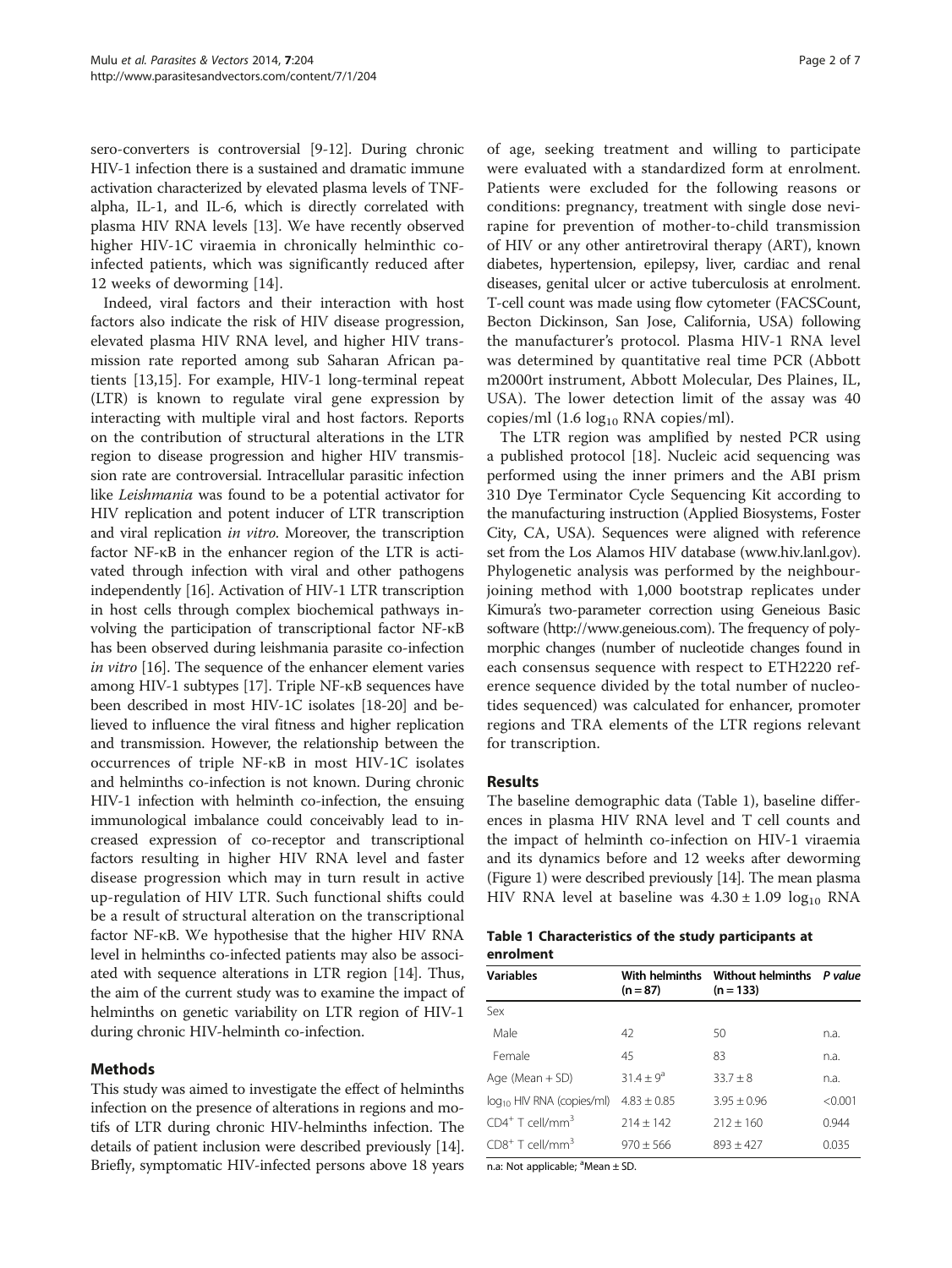copies/ml. There were no difference in plasma HIV RNA level ( $P = 0.7$ ) among females and males. However, plasma HIV RNA level was significantly higher  $(4.83 \pm 0.9)$  versus  $3.95 \pm 1.0$  log<sub>10</sub> HIV RNA copies/ml) in individuals coinfected with intestinal parasites than in those without (Table [1](#page-1-0)). There was a mean decrease in plasma HIV level (-0.3  $log_{10} \pm 0.83$ ) after successful treatment of helminths, but an increase in HIV load in patients that had no helminth coinfection (Figure 1) in parallel with significant reduction in CD4<sup>+</sup> T cells.

Phylogenetic analysis revealed that all LTR sequences from patients with and without helminths co-infection were clustered within HIV-1 subtype C (Figure [2\)](#page-3-0) concordant with the respective protease and reverse transcriptase sequences of HIV-1 genome [[21](#page-6-0)]. However, two distinct sub-clusters (C/C') with bootstrap values of less than 65% were observed (Figure [2\)](#page-3-0). The C subclusters which is related to the Ethiopian reference strain (ETH2220) were higher than the C' subclusters which possesses phylogenic links to the strains circulating in southern Africa (63.6 versus 22.7%). Three of the 22 (13.6%) isolates could not be classified in either one of the two subclusters. Irrespective of helminths infection and CD4<sup>+</sup> T cell count, there was no significant difference

<span id="page-2-0"></span>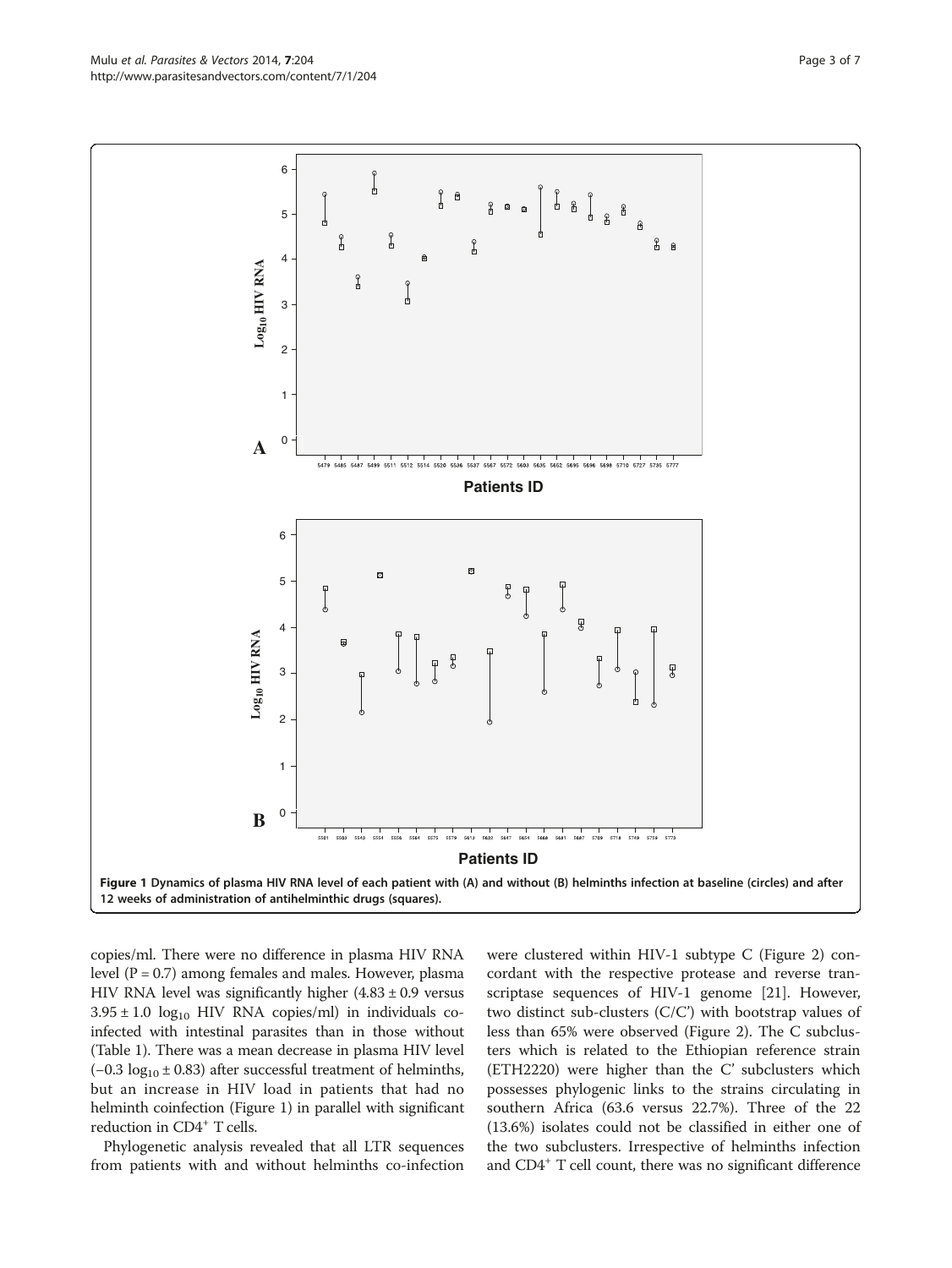in plasma HIV RNA level at baseline and 12 weeks after deworming  $(4.42 \pm 0.6 \text{ versus } 4.33 \pm 0.7 \text{ log}_{10} \text{ HIV RNA})$ copies/ml;  $4.12 \pm 0.8$  versus  $4.22 \pm 1.0$  log<sub>10</sub> HIV RNA copies/ml) between in HIV-1 C and C'subclusters, respectively. This observation remained the same after CD4<sup>+</sup> T cell counts was stratified as low (<200 cells/mm<sup>3</sup>), medium  $201-350$  cells/mm<sup>3</sup>) and high (>350 cell/mm<sup>3</sup>).

The enhancer element was found to have three copies of 10-base pair binding sites for NF-κB which is an evidence for predominance of triple NF-κB sites (94%) of the isolates with only one isolate having two NF-κB sites

(with deletion of 11 nucleotides). No significant differences were observed in the mutation/polymorphic frequency in most LTR regulatory sites among patients with and without helminths co-infection (Table [2](#page-4-0), Figure [3](#page-4-0)) and among C and C' subclusters. Briefly, the core region of the LTR which is composed of the TATAA box (29–24 nucleotides) upstream of the transcriptional start site, and specificity protein (Sp) binding sites which are three tandem GC-rich binding sites interacting with transcription factors SpI to SpIII were the most conserved regions. Moreover, SpII site of the promoter region was identical

<span id="page-3-0"></span>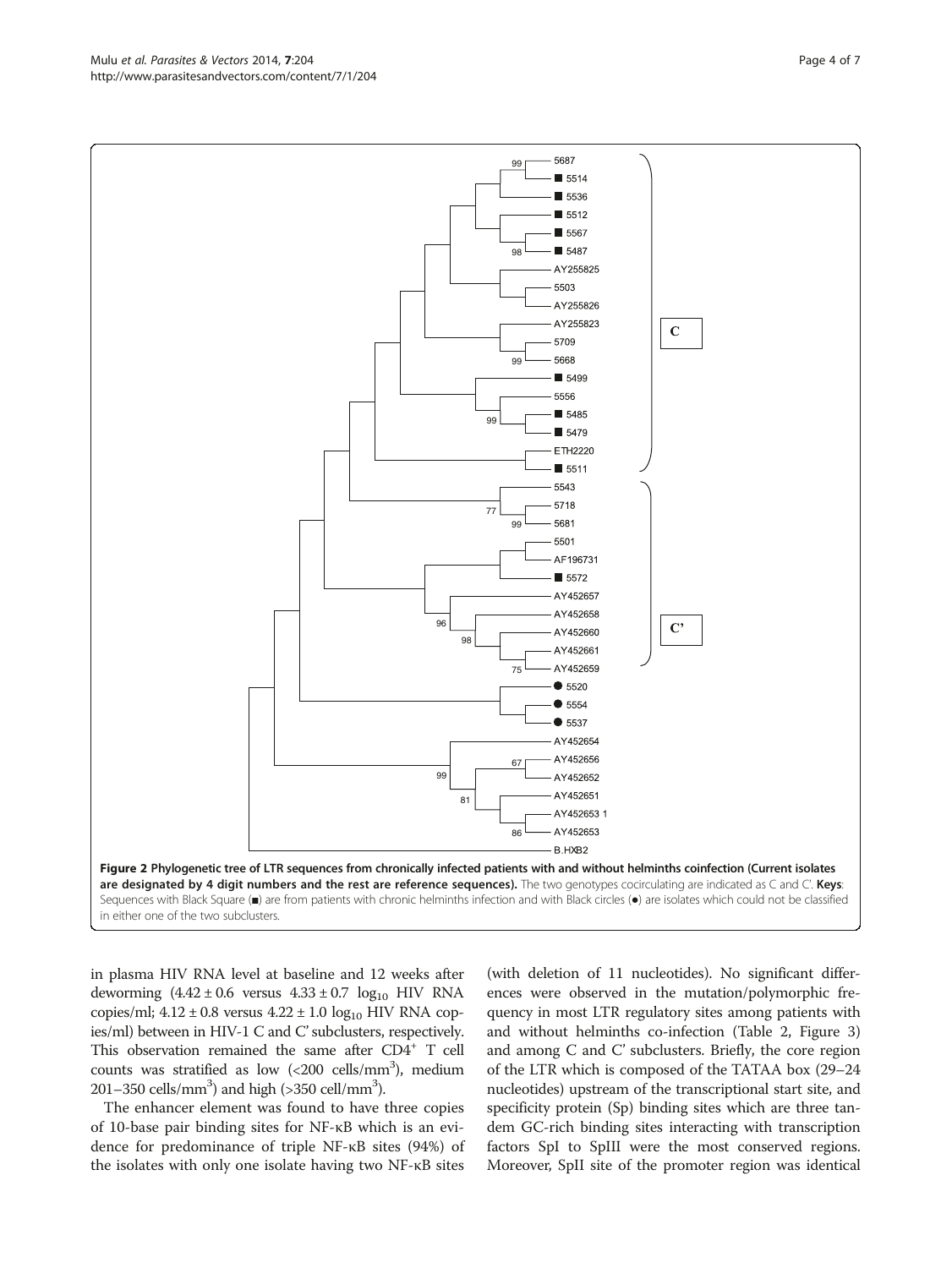| <b>Variables</b>            | Mutation frequency $(x10^{-2})^a$ |         |                        |            |                  |        |                    |          |          |            |
|-----------------------------|-----------------------------------|---------|------------------------|------------|------------------|--------|--------------------|----------|----------|------------|
|                             | Enhancer region                   |         | <b>Promotor region</b> |            |                  |        | <b>TAR element</b> |          |          |            |
|                             | NF- <sub>KBI</sub>                | NF-kBII | NF-KBIII               | <b>SPI</b> | SP II            | SP III | E-box I            | TATA box | E-box II | <b>TAR</b> |
| With helminths infection    | 8.5                               | 12.4    | 2.6                    | 12.4       |                  | 8.8    |                    | 3.1      |          |            |
| Without helminths infection | 9.3                               | l 13    | 1.6                    | 14.1       | $\left( \right)$ | 53     | 5.0                |          |          |            |

<span id="page-4-0"></span>Table 2 LTR genetic variability on transcriptional and regulatory sites in HIV-1 subtype C chronically infected individuals with and without helminths coinfections

<sup>a</sup>Polymorphic changes are calculated by dividing the number of changes with respect to ETH2220 sequence by total number of nucleotides sequenced in each region; NF-κB-Nuclear factor Kappa B; TAR element-Transcription trans-activator.

in both groups of patients. The TATAA box, which binds TATAA-binding protein in association with a number of other proteins was the second most identical region. Six closely related monophyletic groups with bootstrap value of 99% (Figure [2](#page-3-0)) were also observed which is concordant with their respective pol genome [\[21\]](#page-6-0).

# Discussion

This is the first study, which examines the genetic variability of HIV-1C LTR region among chronically infected patients with and without helminths co-infection. The findings of LTR high genetic similarity in most of the regulatory sites irrespective of helminths co-infections may suggest the compensation of immunological imbalance [\[4,13,16,18\]](#page-5-0) which could be induced by both chronic HIV and helminths infections. Sequence inconsistency in the LTR binding sites (the promoter, enhancer, modulatory and TAR regions) have been observed in other subtypes. Nevertheless, it remains unclear for the majority of the clades that whether the observed sequence differences could influence the replicative capacity of the subtypes [[16](#page-5-0),[17](#page-5-0)]. The predominance of triple NF-κB sites in the current Ethiopian isolates is similar with previous studies from Africa and the rest of the world where subtype C is predominately circulating [\[17-20\]](#page-5-0). The occurrence of triple NF-κB sites with and without helminths infection shows the lack of association between helminths infection and presence of the third NF-κB sites; and is an additional evidence for the natural occurrence of triple NF-κB sites in HIV-1C isolates [\[17,19\]](#page-5-0), irrespective of co-infection. Thus, the biological influence of helminths could not directly determine genetic variability or similarity, suggesting that the observed high level of HIV-1C viraemia during chronic HIV-helminth co-infection [[4,6](#page-5-0),[9-12,14](#page-5-0)] is due to the immune activation [\[4,8](#page-5-0)]. Although deletion of one or two NF-κB sites leads to substantially decreased replication levels [[20](#page-5-0)], the subject 5627 (Figure 3) in the current study with deletion of the second NF-κB sites

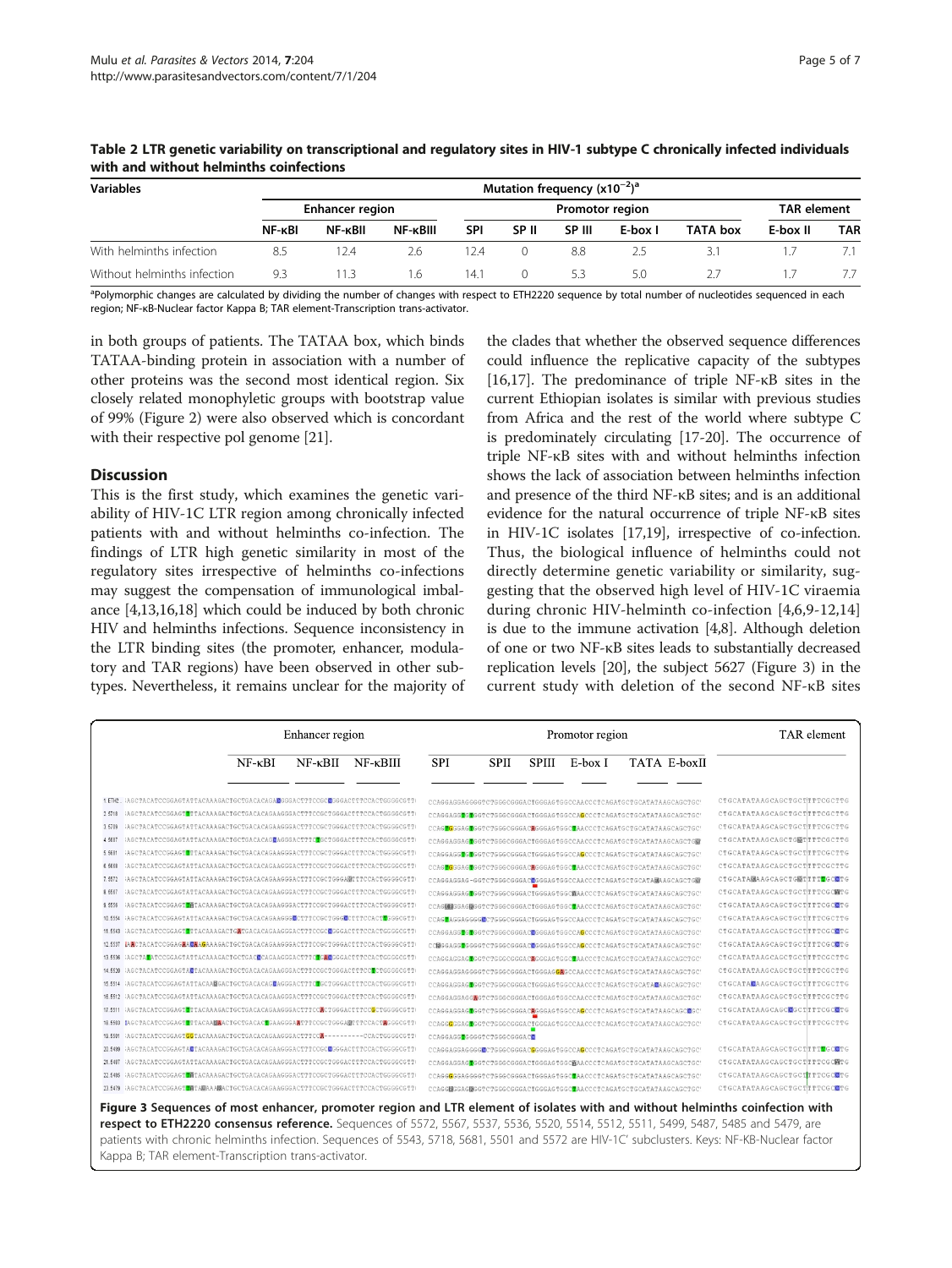<span id="page-5-0"></span>(11 nucleotides) had comparable HIV RNA level with the rest of the subject. Indeed, the function of this additional site may be altered during co-infection because of the immune dysregulation or activation.

Previous studies in Ethiopia showed the presence of two distinct subtypes C subclusters (C and C') based on phylogenetic analysis of the env region [\[22-27](#page-6-0)] and the increasing of subcluster C' overtime [\[23](#page-6-0)] although the epidemic of both strains began around the same time [[25](#page-6-0)]. The separate cluster of the LTR sequences from these chronically infected patients in the current study compared with Ethiopian reference isolates (ETH2220) strengthen previous studies that demonstrated that the Ethiopian subtype C had a genetic subcluster designated C' in the LTR regions [\[22-27\]](#page-6-0). The genetic subclusters may indicate a different introduction of HIV in to Ethiopia [[23](#page-6-0)] and diversity of the circulating HIV-1 C subtypes in the country. Although, the prevalence of C' was increasing from 48% in 1988 to 70% in 1997 based on env gene [\[23,26](#page-6-0)], indicating that C' viruses may be spreading faster in Ethiopia, we found a higher C subcluster compared with C' similar with previous report from central Ethiopia [[27](#page-6-0)] indicating that when considering the LTR sequence the one from the C genotype may be advantageous in northwest Ethiopia. Unlike previous report [\[26\]](#page-6-0), in the current study lack of significant difference in plasma HIV RNA level between HIV-1 C and C' subcluster was observed and may show the lack of functional differences among the two groups. The 63.6% HIV-1 C subcluster in northwest Ethiopia is additional epidemiological evidence which demonstrates that subcluster C has deep rooted and is the predominant genotype currently circulating in northwest Ethiopia.

## Conclusions

Despite the small sample size, the predominance of triple NF-κB sites and high sequence similarities in most LTR regions irrespective of helminths co-infection suggest the natural occurrence of additional NF-κB sites in HIV-1C isolates without the influence of helminths infection. Thus, the higher HIV-1C viraemia in helminth coinfected individuals is more likely a result of immune activation rather than LTR sequence variation. The lack of significant difference in plasma HIV RNA level between HIV-1 C and C' subcluster may show the lack of functional differences among the two groups. However, it needs further studies to describe the role of HIV-1 C/C' genetic variants in HIV-1 immunopathogenesis.

#### Competing interests

The authors declare that they have no competing interest.

#### Authors' contributions

All authors participated in the design, analysis, and interpretation of the study and writing the manuscript. All authors read and approved the final manuscript.

#### Acknowledgement

The authors would like to thank all study participants. Expert technical assistance by Sandra Bergs and Janka Rätzke is gratefully acknowledged.

#### Funding

This work was supported by German Academic Exchange Service (DAAD), Association of Sponsors and Friends of Leipzig University, and HIV/AIDS Prevention and Control Office of Amhara Regional State, Ethiopia.

#### Received: 24 February 2014 Accepted: 25 April 2014 Published: 29 April 2014

#### References

- 1. UNAIDS: Epidemic Update. 2010. [http://www.unaids.org/globalreport/.](http://www.unaids.org/globalreport/)
- 2. Bentwich Z, Weisman Z, Grossman Z: Pathogenesis of AIDS in Africa-lessons from the Ethiopian immigrants in Israel. Immunologist 1997, 5:211-216.
- 3. Lawn SD, Butera ST, Folks TM: Contribution of immune activation to the pathogenesis and transmission of human immunodeficiency virus type 1 infection. Clin Microbiol Rev 2011, 14:753–757.
- 4. Bentwich Z, Maartens G, Torten D, Bar-Yehuda, Kalikovich A: Concurrent infections and HIV pathogenesis. AIDS 2071–2081, 12000:4.
- 5. Kassu A, Tsegaye A, Wolday D, Petros B, Aklilu M, Sanders EJ, Fontanet AL, Van Baarle D, Hamann D, De Wit TF: Role of incidental and/or cured intestinal parasitic infections on profile of CD4+ and CD8<sup>+</sup> T cell subsets and activation status in HIV-1 infected and uninfected adult Ethiopians. Clin Exp Immunol 2003, 132:113–119.
- 6. Borkow G, Bentwich Z: HIV and helminth co-infection: is deworming necessary? Parasite Immunol 2000, 28:605–612.
- 7. Morgan D, Whitworth J: The natural history of HIV-1 infection in Africa. Nat Med 2001, 7:143–145.
- 8. Bentwich Z, Kalinkovich A, Weisman Z, Borkow G, Beyers N, Beyers A: Can eradication of helminthic infections change the face of AIDS and tuberculosis? Immunol Today 1999, 20:485–487.
- 9. Wolday D, Mayaan S, Mariam ZG, Berhe N, Seboxa T, Britton S, Galai N, Landay A, Bentwich Z: Treatment of intestinal worms is associated with decreased HIV plasma viral load. J Acquir Immune Defic Syndr 2002, 31:56-62.
- 10. Modjarrad K, Zulu I, Redden DT, Njobvu L, Lane HC, Bentwich Z, Vermund SH: Treatment of intestinal helminths does not reduce plasma concentrations of HIV-1 RNA in coinfected Zambian adults. J Infect Dis 2005, 192:1277–1283.
- 11. Hosseinipour MC, Napravnik S, Joaki G, Gama S, Mbeye N, Banda B, Martinson F, Hoffman I, Cohen MS: HIV and parasitic infection and the effect of treatment among adult outpatients in Malawi. J Infect Dis 2007, 195:1278–1282.
- 12. Walson JL, Herrin BR, John-Stewart G: Deworming helminth co-infected individuals for delaying HIV disease progression. Cochrane Database Syst Rev 2009, 3:CD006419. doi:10.1002/14651858.CD006419.pub3.
- 13. Graziosi C, Soudeyns H, Rizzardi PG: Immunopathogenesis of HIV infection. AIDS Res Hum Retroviruses 1998, 14:S135–S142.
- 14. Mulu A, Maier M, Liebert UG: Deworming of intestinal helminths reduces HIV-1 subtype C viremia in chronically co-infected individuals. Int J Infect Dis 2013, 17:e897–e901.
- 15. Alemu A, Shiferaw Y, Addis Z, Mathewos B, Birhan W: Effect of malaria on HIV/AIDS transmission and progression. Parasites & Vectors 2013, 6:18. doi:10.1186/1756-3305-6-18.
- 16. Olivier M, Badaró R, Medrano FJ, Moreno J: The pathogenesis of Leishmania/HIV co-infection: cellular and immunological mechanisms. Ann Trop Med Parasitol 2000, 97:S79–S98.
- 17. Arellano Eva R, Soriano V, Alcami J, Holguin A: A new finding on the transcription regulation across different subtypes. AIDS Rev 2006, 8:9–16.
- 18. De Baar MP, De Ronde A, Berkhout B, Cornelissen M, Van Der Horn KH, Van Der Schoot AM, De Wolf F, Lukashov VV, Goudsmit J: Subtype-Specific Sequence Variation of the HIV Type 1 Long Terminal Repeat and Primer-Binding Site. AIDS Res Hum Retroviruses 2000, 16:499–504.
- 19. Jeeninga RE, Hoogenkamp M, Armand-Ugon M, De Baar M, Verhoef K, Berkhout B: Functional Differences between the Long Terminal Repeat Transcriptional Promoters of Human Immunodeficiency Virus Type 1 Subtypes A through G. J Virol 2000, 74:3740–3751.
- 20. Bachu M, Yalla S, Asokan M, Verma A, Neogi U, Sharma S, Murali RV, Mukthey AB, Bhatt R, Chatterjee S, Rajan RE, Cheedarla N, Yadavalli VS, Mahadevan A, Shankar SK, Rajagopalan N, Shet A, Saravanan S, Balakrishnan P, Solomon S, Vajpayee M, Satish KS, Kundu TK, Jeang KT, Ranga U: Multiple